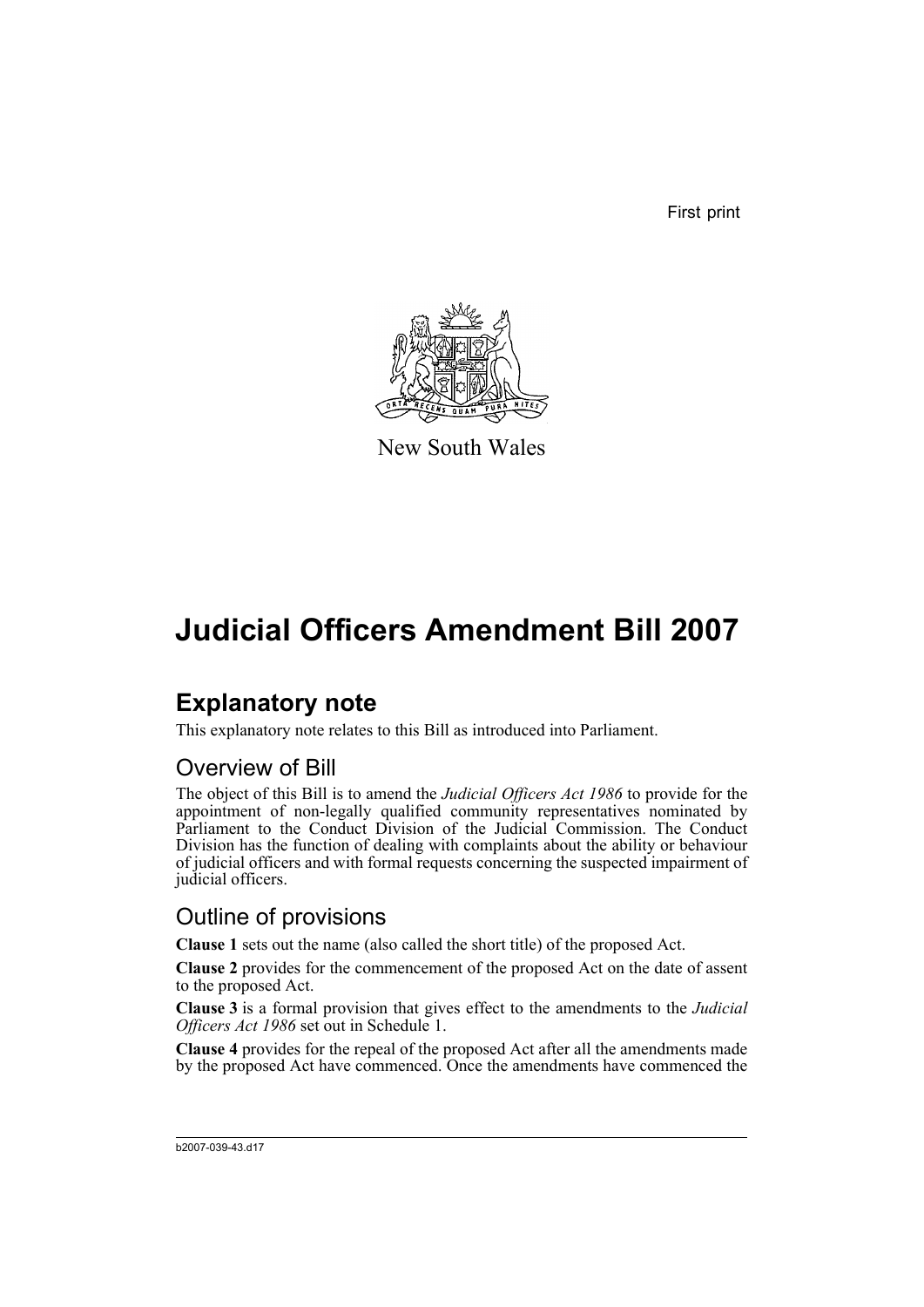Explanatory note

proposed Act will be spent and section 30 of the *Interpretation Act 1987* provides that the repeal of an amending Act does not affect the amendments made by that Act.

### **Schedule 1 Amendments**

The function of the Conduct Division of the Judicial Commission of New South Wales is to examine and deal with complaints referred to it under Part 6 of the *Judicial Officers Act 1986* (being complaints about the ability or behaviour of judicial officers) and formal requests referred to it under Part 6A of the Act (being requests made by the relevant head of jurisdiction to investigate a judicial officer's suspected impairment). The Act currently provides that the Division is to be constituted by a panel of 3 members who are judicial officers (but one may be a retired judicial officer). The members are appointed by the Commission.

**Schedule 1 [1] and [3]** provide for the appointment to a panel of the Conduct Division of a community representative nominated by Parliament to replace one of the 3 judicial officers currently required to constitute a panel. A community representative must not be legally qualified, must not be a member of the Commission and is to be a person of high standing in the community. Parliament may nominate 2 community representatives, who are to be appointed to a panel of the Division in rotation. Nominations must be made jointly by the Legislative Assembly and the Legislative Council, with provision for dealing with a disagreement about a nomination. Provision is also made for expiry of a nomination (including if the nominee becomes legally qualified, resigns or is replaced by Parliament).

**Schedule 1 [2]** provides for the remuneration payable to a community representative.

**Schedule 1 [4]** enables regulations of a savings or transitional nature to be made as a consequence of the enactment of the proposed Act.

**Schedule 1 [5]** inserts provisions to ensure that any existing panel is not affected and that the requirement for a community representative will not take effect until Parliament has made the requisite nomination.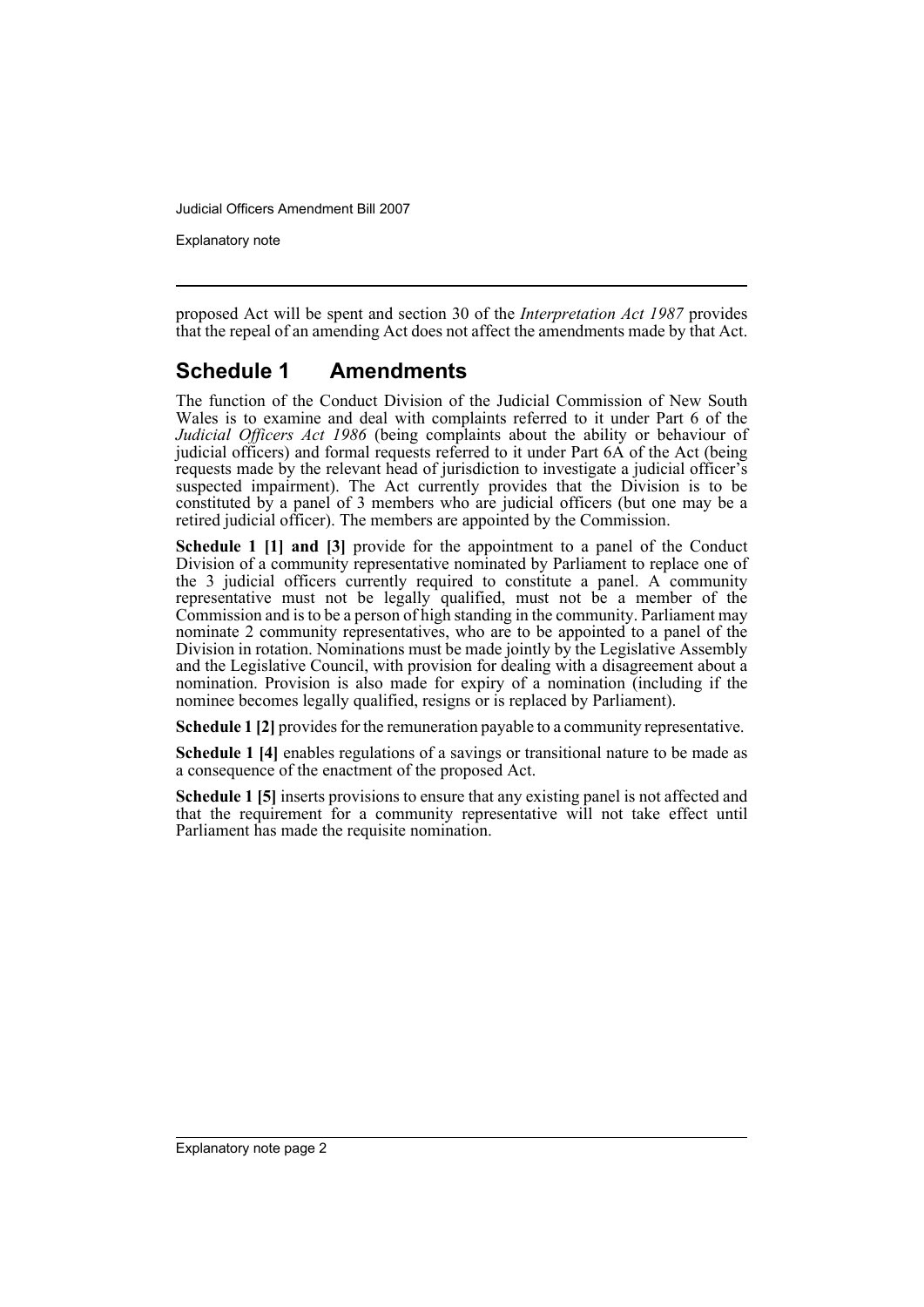First print



New South Wales

# **Judicial Officers Amendment Bill 2007**

## **Contents**

|    |                                                | Page |
|----|------------------------------------------------|------|
|    | Name of Act                                    |      |
| 2  | Commencement                                   | າ    |
| 3. | Amendment of Judicial Officers Act 1986 No 100 |      |
| 4  | Repeal of Act                                  | ◠    |
|    | Schedule 1 Amendments                          |      |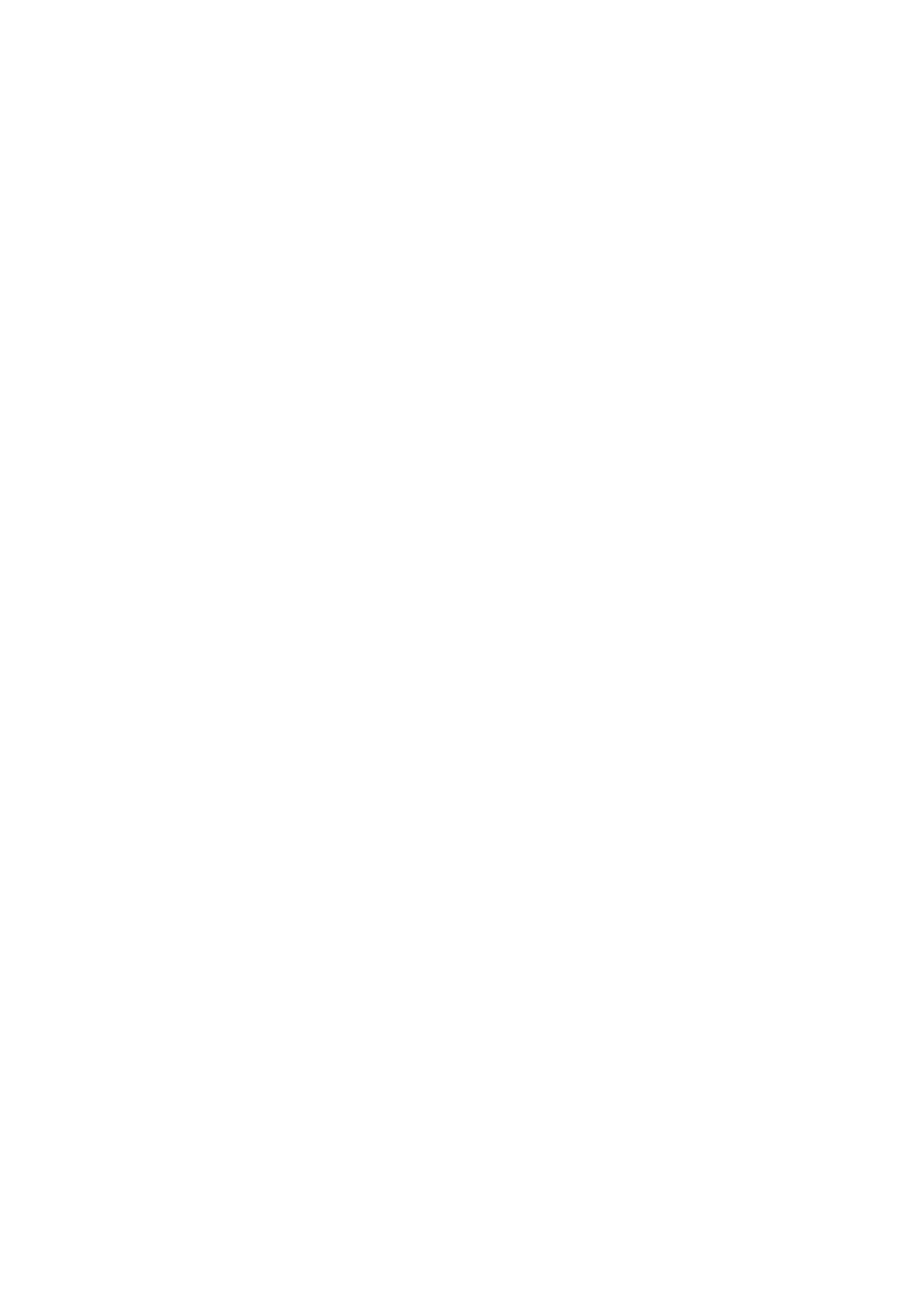

New South Wales

# **Judicial Officers Amendment Bill 2007**

No , 2007

### **A Bill for**

An Act to amend the *Judicial Officers Act 1986* in relation to the appointment of non-legally qualified persons in addition to judicial officers to the Conduct Division of the Judicial Commission of New South Wales; and for other purposes.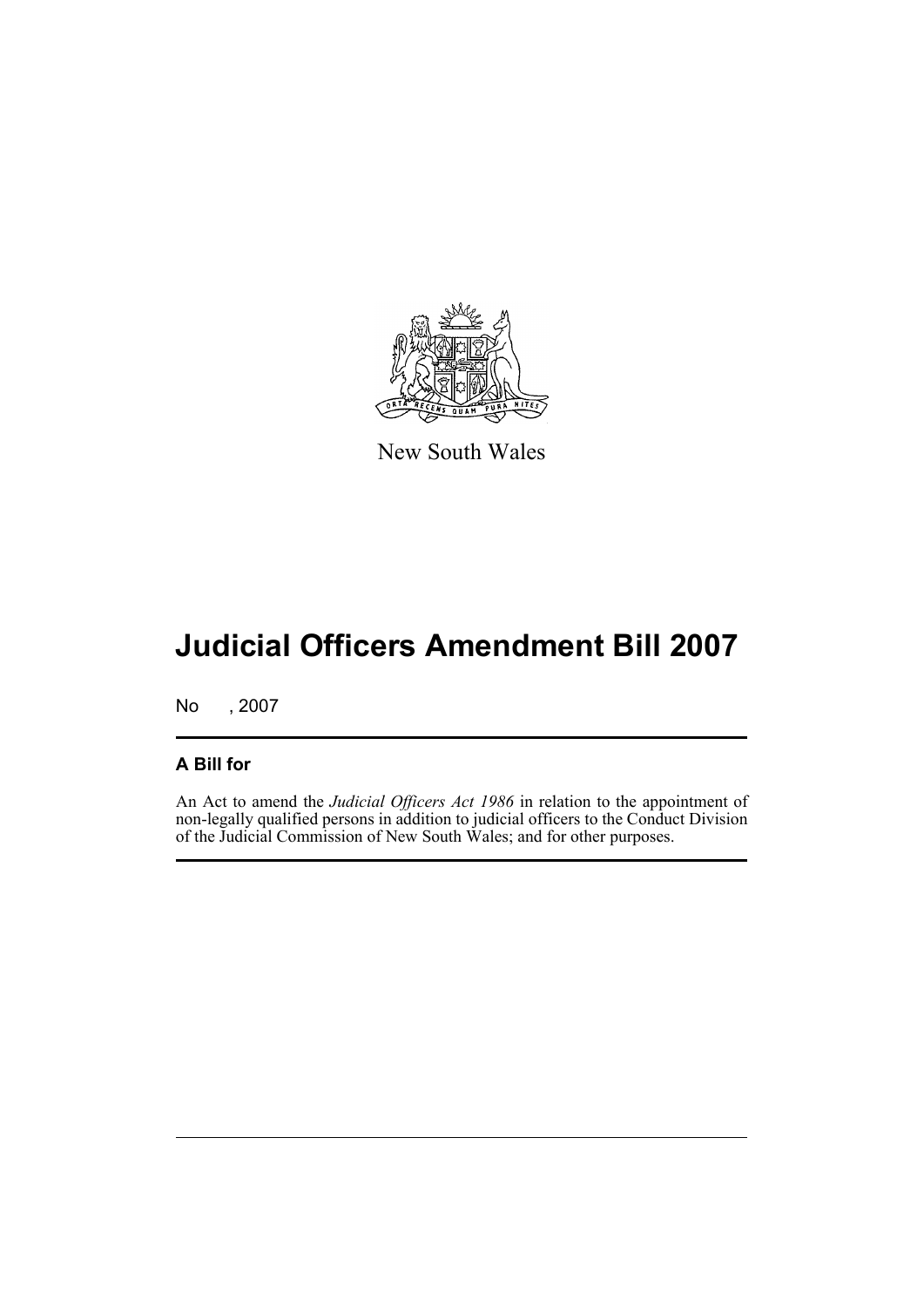<span id="page-5-3"></span><span id="page-5-2"></span><span id="page-5-1"></span><span id="page-5-0"></span>

|   |     | The Legislature of New South Wales enacts:                                                                                                                | 1                   |
|---|-----|-----------------------------------------------------------------------------------------------------------------------------------------------------------|---------------------|
| 1 |     | Name of Act<br>This Act is the Judicial Officers Amendment Act 2007.                                                                                      | $\overline{2}$<br>3 |
| 2 |     | <b>Commencement</b><br>This Act commences on the date of assent to this Act.                                                                              | $\overline{4}$<br>5 |
| 3 |     | Amendment of Judicial Officers Act 1986 No 100<br>The <i>Judicial Officers Act 1986</i> is amended as set out in Schedule 1.                              | 6<br>7              |
| 4 | (1) | <b>Repeal of Act</b><br>This Act is repealed on the day following the day on which this Act<br>commences.                                                 | 8<br>9<br>10        |
|   | (2) | The repeal of this Act does not, because of the operation of section 30<br>of the <i>Interpretation Act 1987</i> , affect any amendment made by this Act. | 11<br>12            |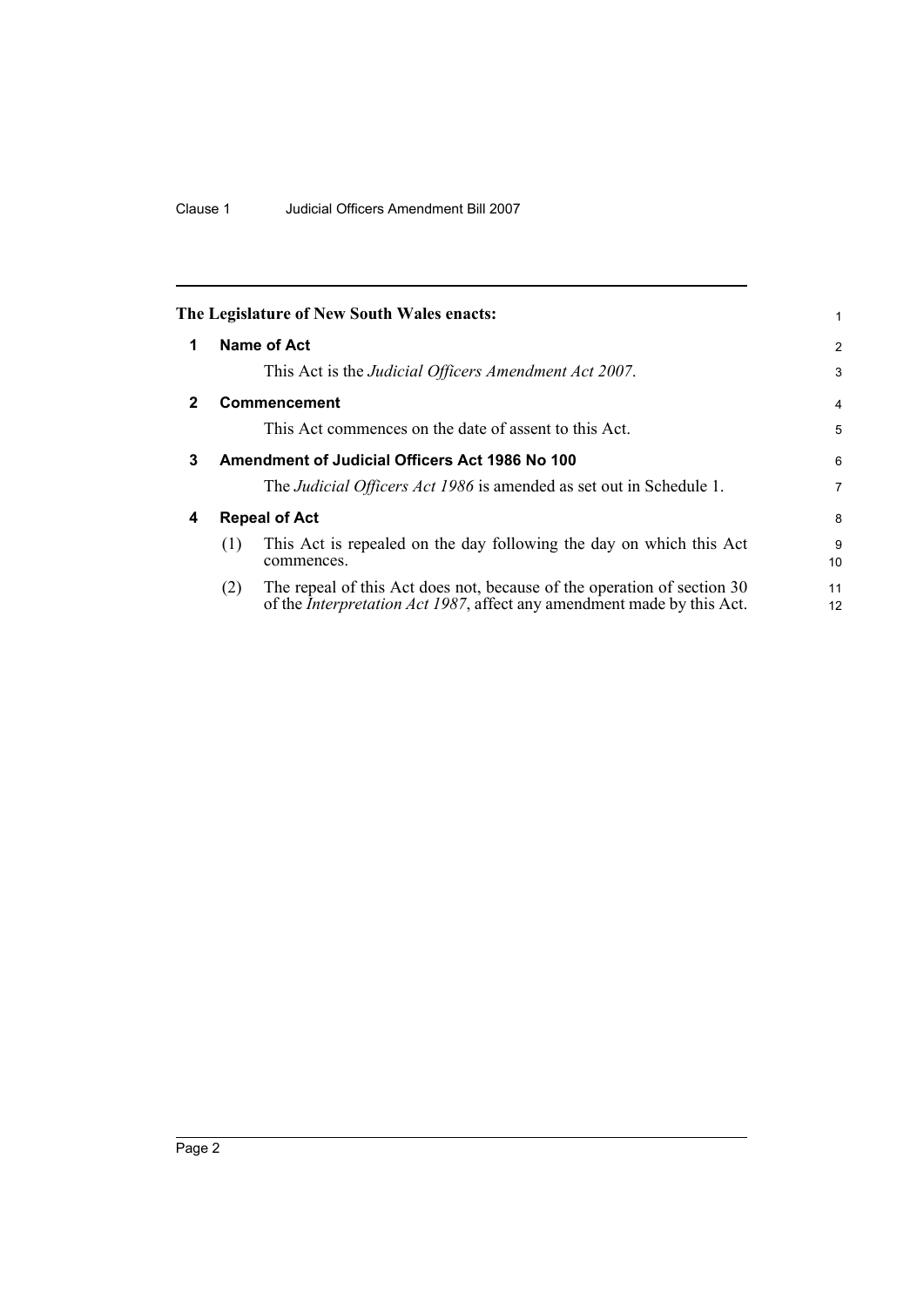Amendments Schedule 1

<span id="page-6-0"></span>

|     | <b>Schedule 1</b>                                  | <b>Amendments</b>                                                                                                                                                               | 1                    |  |
|-----|----------------------------------------------------|---------------------------------------------------------------------------------------------------------------------------------------------------------------------------------|----------------------|--|
|     |                                                    | (Section 3)                                                                                                                                                                     | $\overline{c}$       |  |
| [1] | <b>Section 22 Constitution of Conduct Division</b> |                                                                                                                                                                                 |                      |  |
|     | Omit section 22 (2). Insert instead:               |                                                                                                                                                                                 |                      |  |
|     | (2)                                                | Of the panel of 3 persons so appointed:                                                                                                                                         | 5                    |  |
|     |                                                    | 2 are to be judicial officers (but one may be a retired<br>(a)<br>judicial officer), and                                                                                        | 6<br>$\overline{7}$  |  |
|     |                                                    | one is to be a community representative, being a person of<br>(b)<br>high standing in the community nominated by Parliament<br>in accordance with Schedule 2A.                  | 8<br>9<br>10         |  |
| [2] |                                                    | <b>Section 50 Remuneration</b>                                                                                                                                                  | 11                   |  |
|     |                                                    | Insert at the end of the section:                                                                                                                                               | 12                   |  |
|     | (2)                                                | A member of the Conduct Division who is a community<br>representative is entitled to be paid such remuneration as the<br>Minister may from time to time determine.              | 13<br>14<br>15       |  |
| [3] | <b>Schedule 2A</b>                                 |                                                                                                                                                                                 | 16                   |  |
|     |                                                    | Insert after Schedule 2:                                                                                                                                                        | 17                   |  |
|     | <b>Schedule 2A</b>                                 | Provisions relating to nomination of<br>community representative on<br><b>Conduct Division</b>                                                                                  | 18<br>19<br>20       |  |
|     |                                                    | (Section 22 (2))                                                                                                                                                                | 21                   |  |
|     | 1                                                  | <b>Definition</b>                                                                                                                                                               | 22                   |  |
|     |                                                    | In this Schedule:                                                                                                                                                               | 23                   |  |
|     |                                                    | <i>community representative</i> means a person nominated by<br>Parliament for appointment to a panel of the Conduct Division<br>under section $22(2)$ .                         | 24<br>25<br>26       |  |
|     | $\mathbf{2}$                                       | Nominee not to be legally qualified or member of Commission                                                                                                                     | 27                   |  |
|     |                                                    | A person cannot be nominated as a community representative if<br>the person:                                                                                                    | 28                   |  |
|     |                                                    |                                                                                                                                                                                 |                      |  |
|     |                                                    | is legally qualified (that is, the person is an Australian<br>(a)<br>lawyer or has attained the academic qualifications<br>necessary for admission as an Australian lawyer), or | 29<br>30<br>31<br>32 |  |
|     |                                                    | is a member of the Commission.<br>(b)                                                                                                                                           | 33                   |  |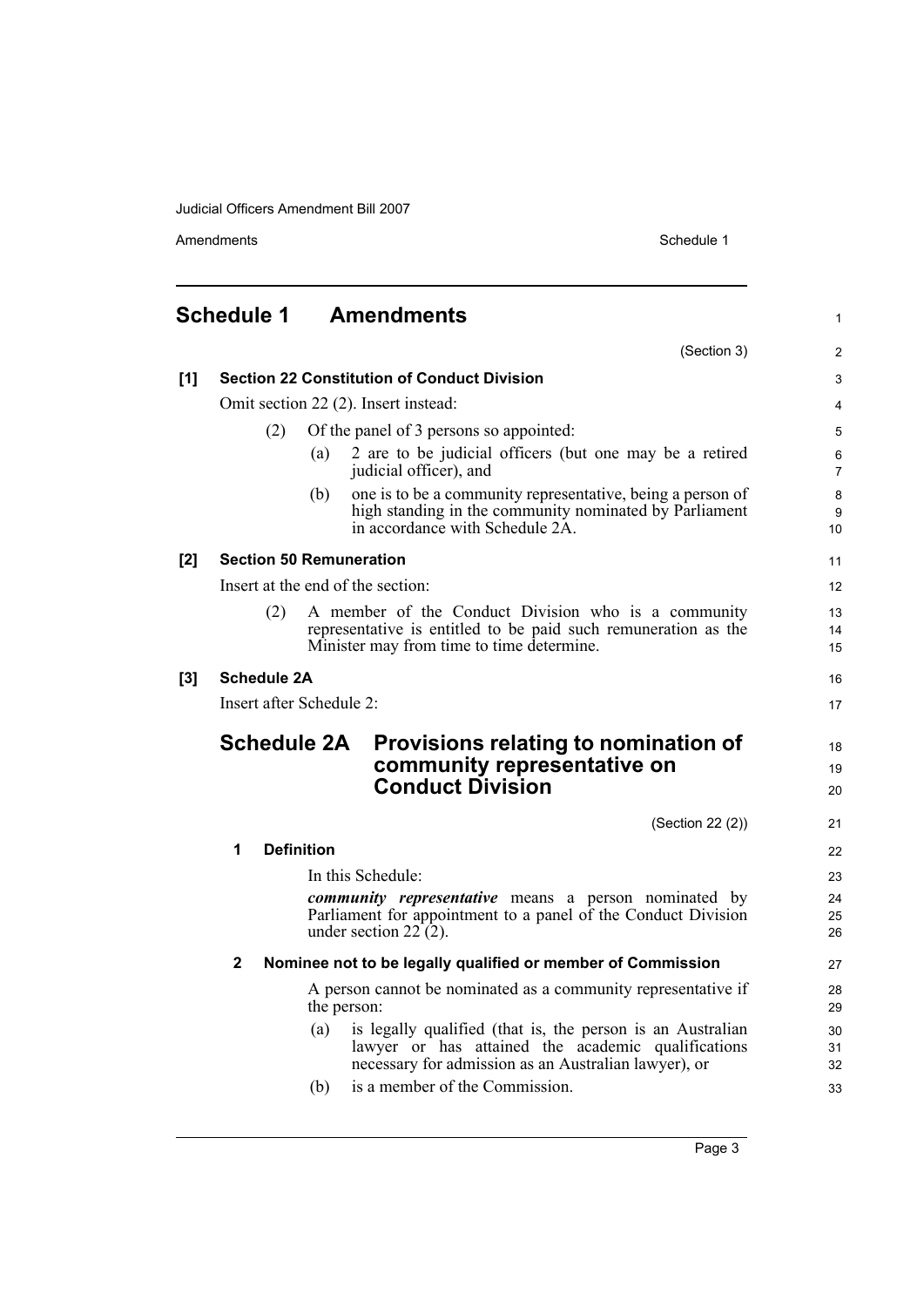Schedule 1 Amendments

#### **3 Two persons may be nominated**

Two community representatives may be nominated by Parliament for the purposes of section 22. The appointment of one of those community representatives to a panel is to be made in rotation (subject to availability for appointment on the occasion concerned).

#### **4 Procedure for nomination**

- (1) The Legislative Assembly may by resolution nominate a community representative. If the Legislative Council by message to the Assembly concurs in that nomination, the person is duly nominated as a community representative.
- (2) If the Legislative Council rejects a nomination made by the Legislative Assembly, the Legislative Council may, by message to the Legislative Assembly, nominate another person as a community representative. If the Legislative Assembly by message to the Council concurs in that nomination, the person is duly nominated as a community representative.
- (3) If the Legislative Assembly rejects a nomination made by the Legislative Council under subclause (2) or the Legislative Council fails to nominate another person under subclause (2), the Assembly may by message to the Council:
	- (a) insist on its original nomination, in which case the person nominated by the Assembly is duly nominated as a community representative, or
	- (b) nominate instead another person as a community representative, in which case the procedure for nomination under this clause is resumed in relation to that other person.
- (4) The Legislative Council is taken to have failed to nominate another person under subclause (2) if it has not done so within 3 sitting days after the Legislative Assembly notified the Council of its nomination.

#### **5 Expiry of nomination**

- (1) The nomination of a community representative expires:
	- (a) if the nominee becomes legally qualified or a member of the Commission, or
	- (b) if the nominee resigns as a community representative in writing addressed to the presiding officers of the Legislative Assembly and Legislative Council, or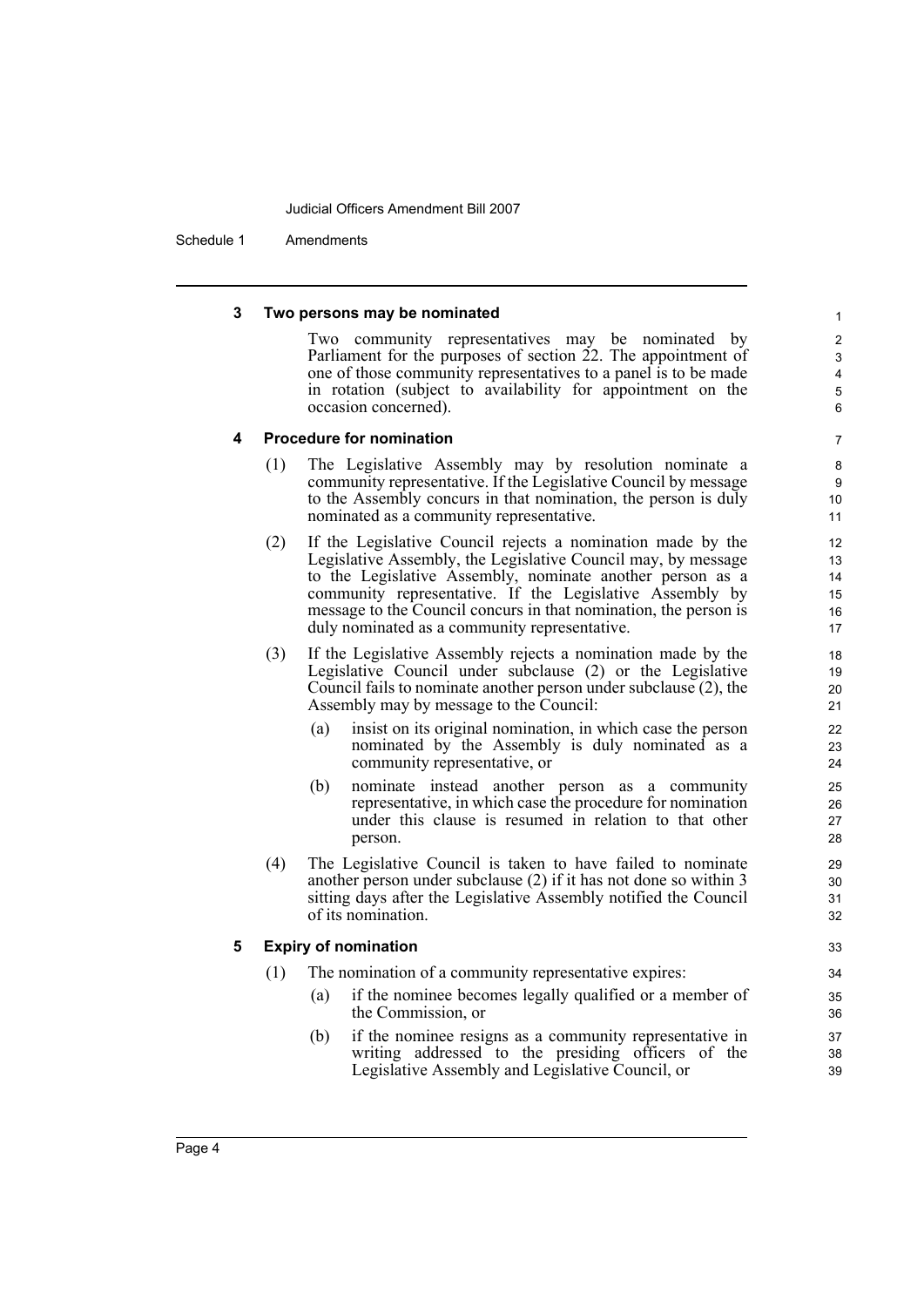Amendments Schedule 1

 $[5]$ 

|     |                    |     | (c)                  | if a replacement community representative is nominated<br>by Parliament in accordance with this Schedule, or                                                                                                                                                                        | 1<br>$\overline{2}$                    |
|-----|--------------------|-----|----------------------|-------------------------------------------------------------------------------------------------------------------------------------------------------------------------------------------------------------------------------------------------------------------------------------|----------------------------------------|
|     |                    |     | (d)                  | if the nominee becomes bankrupt, applies to take the<br>benefit of any law for the relief of bankrupt or insolvent<br>debtors, compounds with his or her creditors or makes an<br>assignment of his or her remuneration for their benefit, or                                       | 3<br>$\overline{\mathbf{4}}$<br>5<br>6 |
|     |                    |     | (e)                  | if the nominee becomes a mentally incapacitated person,<br>$\alpha$                                                                                                                                                                                                                 | $\overline{7}$<br>8                    |
|     |                    |     | (f)                  | if the nominee is convicted in New South Wales of an<br>offence that is punishable by imprisonment for 12 months<br>or upwards or is convicted elsewhere than in New South<br>Wales of an offence that if committed in New South Wales<br>would be an offence so punishable.        | 9<br>10<br>11<br>12<br>13              |
|     |                    | (2) |                      | The nomination of a community representative expires on the<br>first meeting of the Legislative Assembly following the<br>dissolution of the Assembly.                                                                                                                              | 14<br>15<br>16                         |
|     |                    | (3) |                      | If the nomination of a community representative expires after the<br>person's appointment to a panel, the person may continue to sit<br>on that panel as the community representative.                                                                                              | 17<br>18<br>19                         |
| [4] |                    |     |                      | <b>Schedule 6 Savings and transitional provisions</b>                                                                                                                                                                                                                               | 20                                     |
|     |                    |     |                      | Insert at the end of clause $1(1)$ :                                                                                                                                                                                                                                                | 21                                     |
|     |                    |     |                      | Judicial Officers Amendment Act 2007                                                                                                                                                                                                                                                | 22                                     |
| [5] | Schedule 6, Part 5 |     |                      |                                                                                                                                                                                                                                                                                     | 23                                     |
|     |                    |     | Insert after Part 4: |                                                                                                                                                                                                                                                                                     | 24                                     |
|     | Part 5             |     |                      | Provisions consequent on enactment of                                                                                                                                                                                                                                               | 25                                     |
|     |                    |     |                      | <b>Judicial Officers Amendment Act 2007</b>                                                                                                                                                                                                                                         | 26                                     |
|     | 5                  |     | <b>Definition</b>    |                                                                                                                                                                                                                                                                                     | 27                                     |
|     |                    |     |                      | In this Part:                                                                                                                                                                                                                                                                       | 28                                     |
|     |                    |     |                      | amending Act means the Judicial Officers Amendment Act 2007.                                                                                                                                                                                                                        | 29                                     |
|     | 6                  |     |                      | Matters under Part 6 and Part 6A not finally dealt with                                                                                                                                                                                                                             | 30                                     |
|     |                    | (1) |                      | Any complaint under Part 6 or formal request under Part 6A<br>referred to the Conduct Division, and not finally dealt with before<br>the commencement of the amending Act, may continue to be<br>dealt with by the Division as constituted immediately before that<br>commencement. | 31<br>32<br>33<br>34<br>35             |